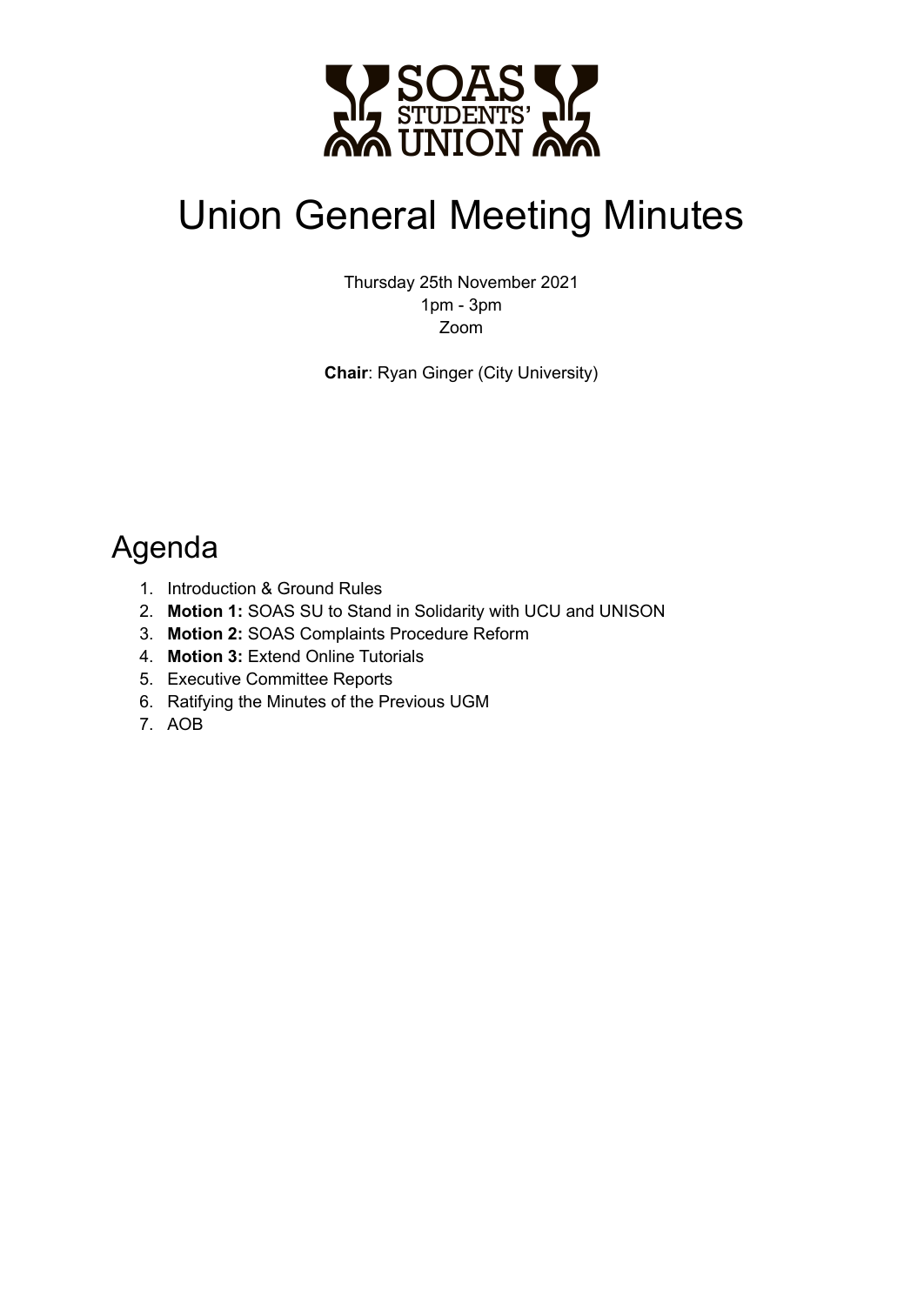# 1. Ground Rules & Introduction

**Ryan**: Welcome to the SOAS SU UGM. This meeting is being recorded. UGMs are your chance to ask questions and debate on policy. It's integral for SUs that students engage in democracy, so thank you for coming.

I'm Ryan Ginger (he/him) and I'm the Membership & Insights Coordinator in City SU. As part of my role I lead on insight and research work, particularly relating to wellbeing (e.g. covid's effect on teaching and learning), I sit on the EDI committee, and I have experience in 2 SUs working in democracy.

#### *Ryan introduced the SU staff supporting in the meeting and their roles.*

**Ryan**: This meeting will follow the SU Constitution and the UGM Ground Rules. We want to encourage respectful, open discourse and will not tolerate hate speech. If you have any concerns about the way this UGM is being run or you think someone is breaking the Ground Rules please rise this as a POI directly to Ella.

*Ryan ran through the 3 agenda points to be discussed, and explained how the motion debate process works.*

# 2. Motion 1: SOAS SU to Stand in Solidarity with UCU and UNISON

#### **Proposer Introduction**

**Maxine**: This motion is about standing in solidarity with the upcoming UCU strikes (Dec 1-3). The strikes are over 2 main points: 1) pensions being cut on an average of 35%, 2) pay cuts; gender, racial and disability pay gaps; casualisation; and the soaring workload of staff. UNISON also has a live ballot taking place over a pay dispute from last year and will also be striking in solidarity with UCU.

This motion recognises why this strike is important and why it's important to stand in solidarity with them. The issue the strike is addressing is part of the wider issue of the marketisation of higher education, and it also affects our experiences as students.

The resolutions of this motion says that the SU will show full and public support to UCU and UNISON with any industrial action taking place at any time this term/next term; to ensure the SOAS Director and management lobby the national bodies who determine advice on pay; for any money that staff will miss out on being paid to be put into a hardship fund for students to access.

It's in our interest and the interest of staff to support these strikes and show solidarity.

#### **Questions**

*No questions were raised*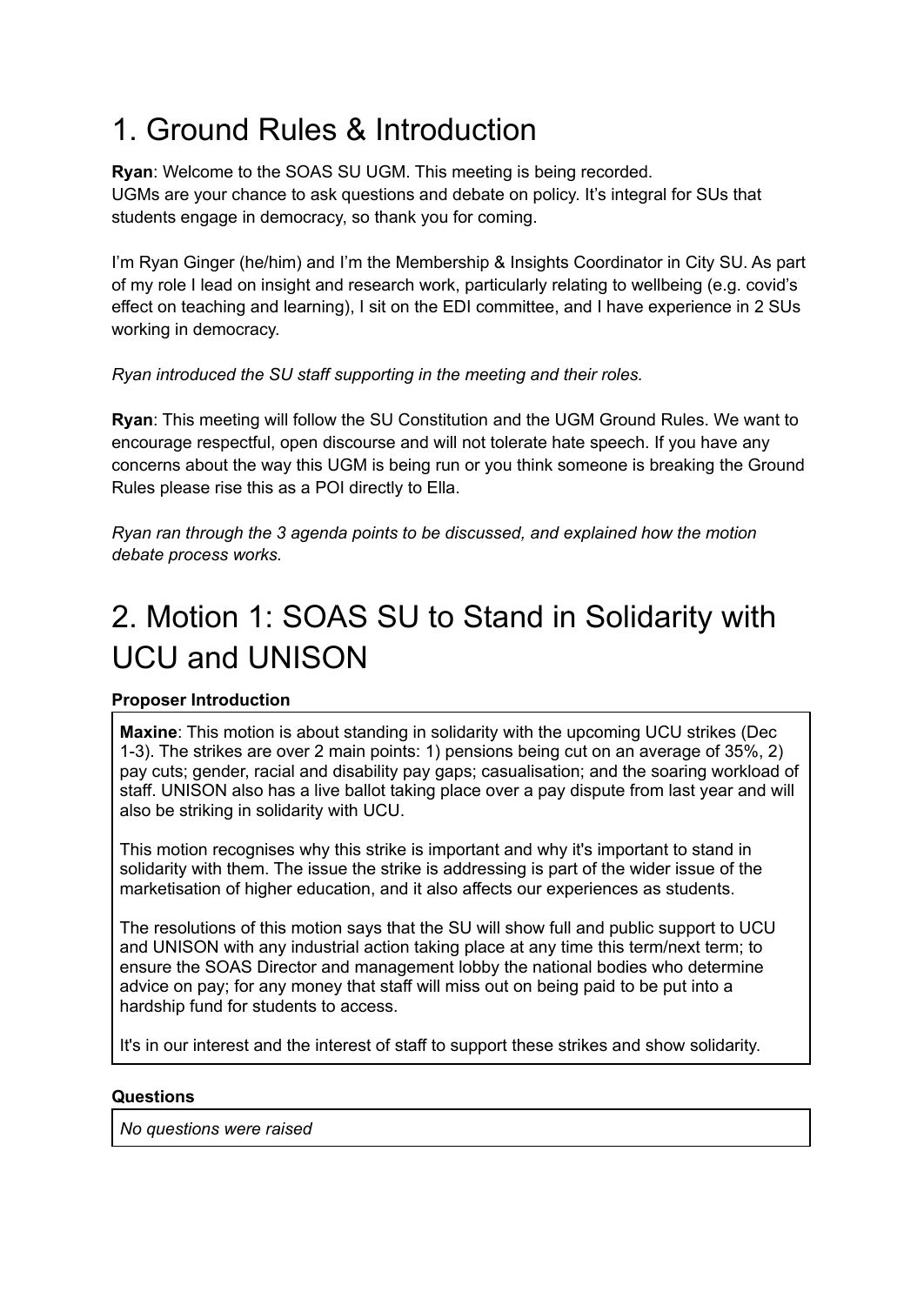#### **Amendments**

*No amendments were raised*

#### **Speech Against**

*No speech against was raised*

#### **Speeches For / Against**

N/A

#### **Proposer Summary**

**Maxine**: It's important as students we stand in full solidarity with our staff, especially relating to the disputes this strike is over and how it affects casualised staff. Also once we leave university we could also be exploited at work and it's important we learn from this process of striking and taking action with your union.

### 3. Motion 2: SOAS Complaints Procedure Reform

#### **Proposer Introduction**

**Mudaser**: TW: themes of abuse and harassment.

Whilst it pains me to raise this motion and highlight the inadequacy of the complaints procedures, there's a member of our community - and many more - who have been failed by the SOAS complaints procedure. You can see this through the independent review of SOAS' complaints procedure (done by academics of other institutions) that recently happened which showed that this procedure is inadequate.

I want you to imagine you're looking for a source of empowerment by joining a higher education institution, but when you do attend you're faced with racism, anti-semitic remarks and harrassment that persists over a number of years. And when you complain about this you're met with victimisation. The perpetrator makes you feel worse and more isolated.

Unfortunately this is an experience of a student at SOAS and the complaints procedure has failed them and also many others.

#### **Questions**

*No questions were raised*

#### **Amendments**

*No amendments were raised*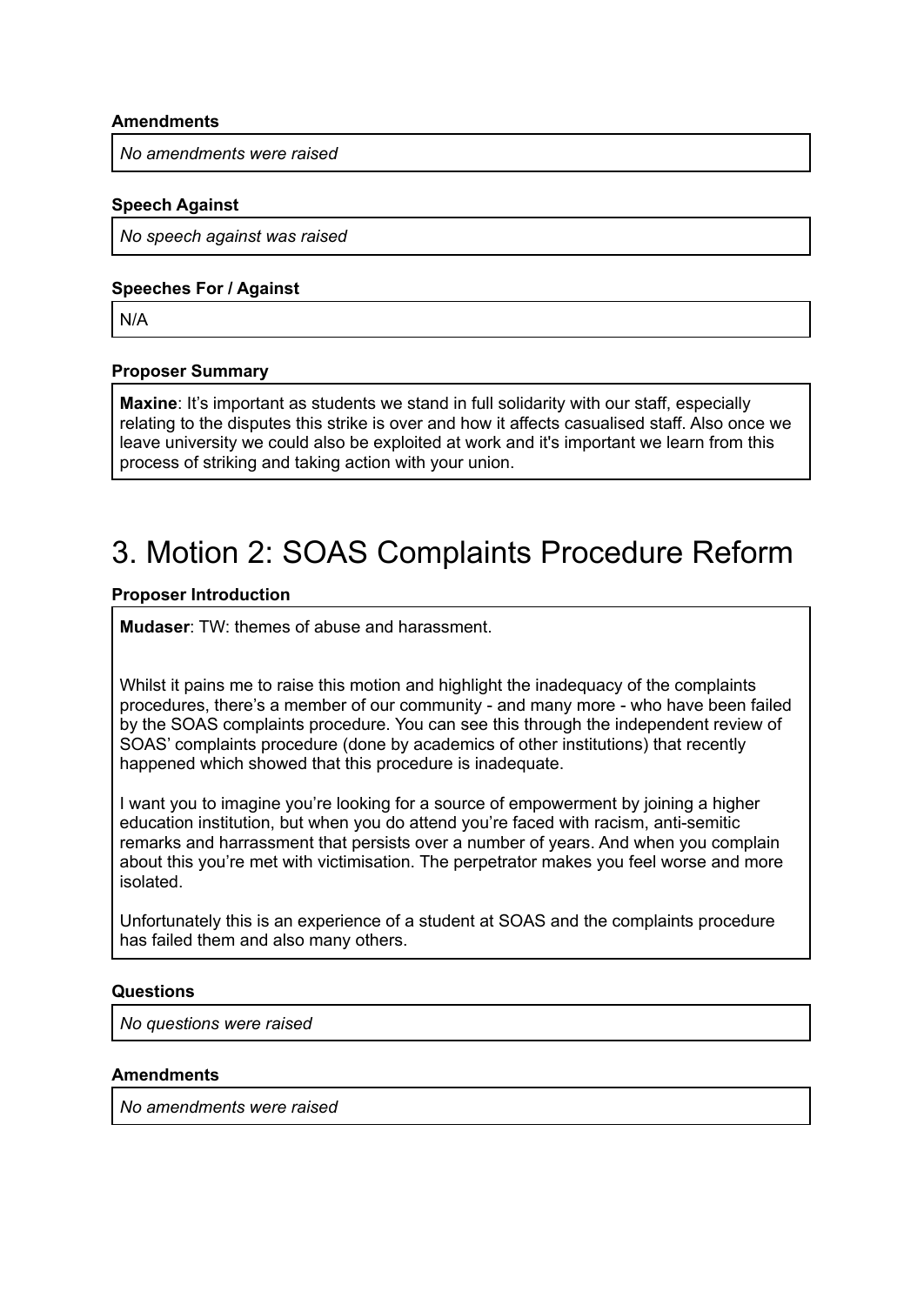#### **Speech Against**

*No speech against was raised*

#### **Speeches For / Against**

N/A

#### **Proposer Summary**

**Mudasar**: What I want to conclude by saying is I want to implore you all as the student body to not be afraid of SOAS. If you have complaints against the system or your treatment by the university or staff please don't be afraid and please put pressure on them.

We're aware there's problems in the system. Share this link and vote in favour of the system. If SOAS can penalize us for late submissions then we can penalise them for taking too long in the complaints procedure.

### 4. Motion 3:

#### **Proposer Introduction**

**Taha**: As everyone is aware SOAS has announced that online tutorials will stop after term 1. This means international students who are still abroad, or the immunocompromised, will have to attend in person tutorials. They will have to endanger themselves for a system which could be kept online. We want students to be able to access tutorials online. We're not asking for every tutorial to be online, but a certain amount - 1 online tutorial per module. We just want to enable international students to access their studies online during a pandemic.

#### **Questions**

**Question 1**: Why does the resolution not include the entirety of the term?

**Answer 1**: The proposal asks to extend beyond term 1, so will encompass the entire year.

**Question 2:** Could we alter the title of the motion to specify it for vulnerable students so students understand the scope of the motion more?

**Answer 2**: (**Ryan)**: You'll have to submit this as an amendment.

**Question 3:** Does that mean we will still need to come to London as 1 module will be offering online tutorials?

**Answer 3:** (responded below)

**POI: Lucia:** In regards to this question, there's another set of rules about VISAs and international students Int students are requested to come to london from term 2 as the UKVI is not something soas has control over.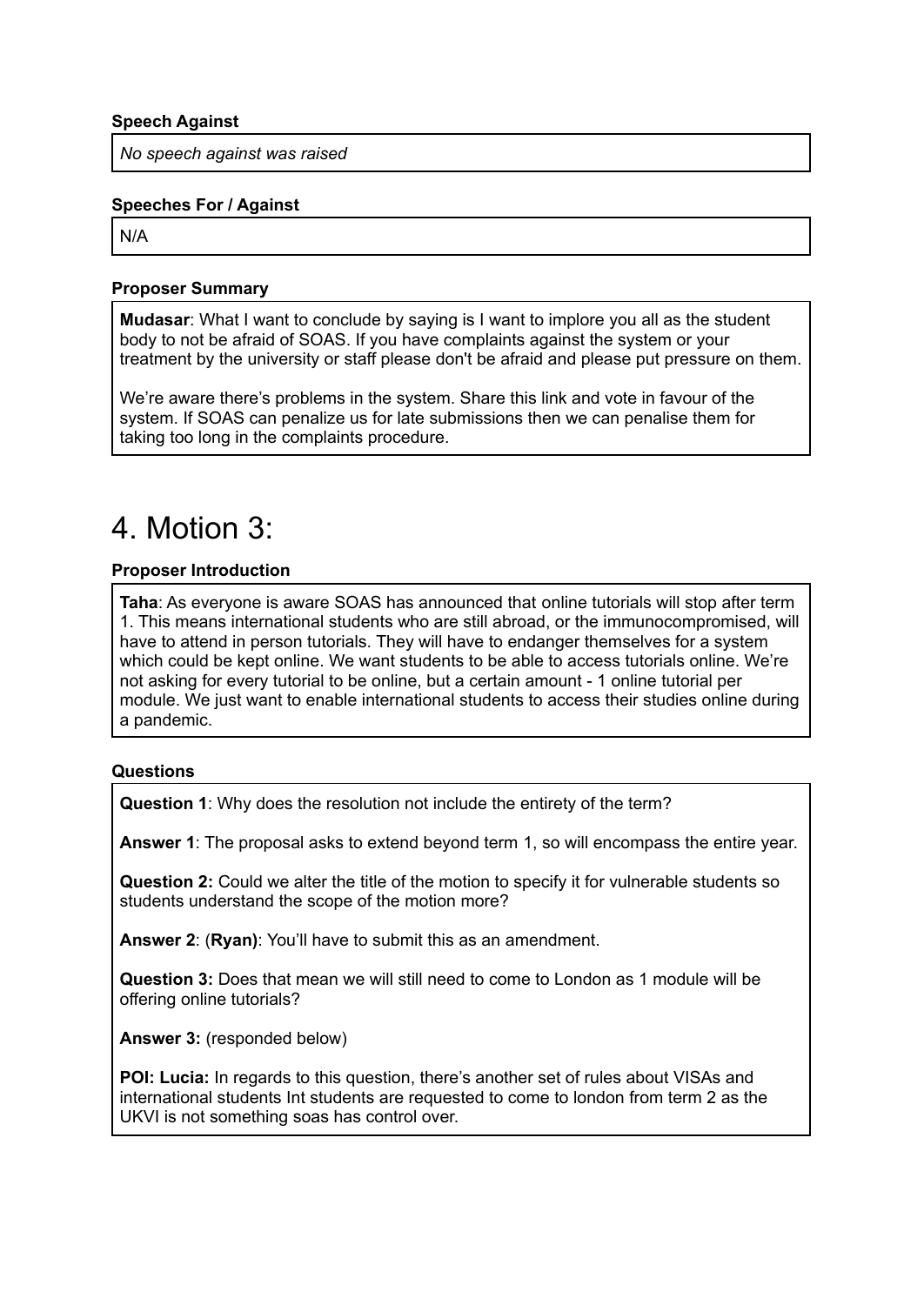#### **Amendments**

**Amendment 1**: Change the title of this motion to be '*Extension of Online Tutorials for international students and students facing health vulnerabilities preventing them from joining in person*'?

**Argument Against**: Would this not require students to disclose they are vulnerable?

**Argument For**: To include other than physical conditions (e.g. mental health)

**Argument Against**: It takes a really long time to get through the SOAS bureaucracy to get the appropriate 'proof' of medical reasons to stay online

**Vote**: **For** 12 **Against** 2 **Abstain** 1

#### **This amendment passes**

In favour of: Change the title of this motion to be '*Extension of Online Tutorials for international students and students facing health vulnerabilities preventing them from joining in person*'?

#### **Speech Against**

*No speech against was raised*

#### **Speeches For / Against**

N/A

#### **Proposer Summary**

**Taha**: To recap, this is a motion that does not apply to all students. It's in particular for overseas or students with underlying health conditions - whether that be anxiety, immunocompromised, or anything else. This will allow students who are anxious for their health to still be able to access their tutorials or seminars online. It wont take away the ability of any student to access their tutorial in person.

### 5. Executive Committee Reports

Officers present: Lucia Rodriguez-Pedroso, Khadijah Ankunda, Ella Spencer, Hisham Pryce-Parchment, Ellora Singh, Rbeeza Mobeen, Jacynthe Roesch and Lena Koch.

**Taha**: Is there a limit to the number of votes that needs to be achieved for a motion to be successful?

**Ryan**: Yes, we'll cover this in a minute. Quora for each motion is 50 votes.